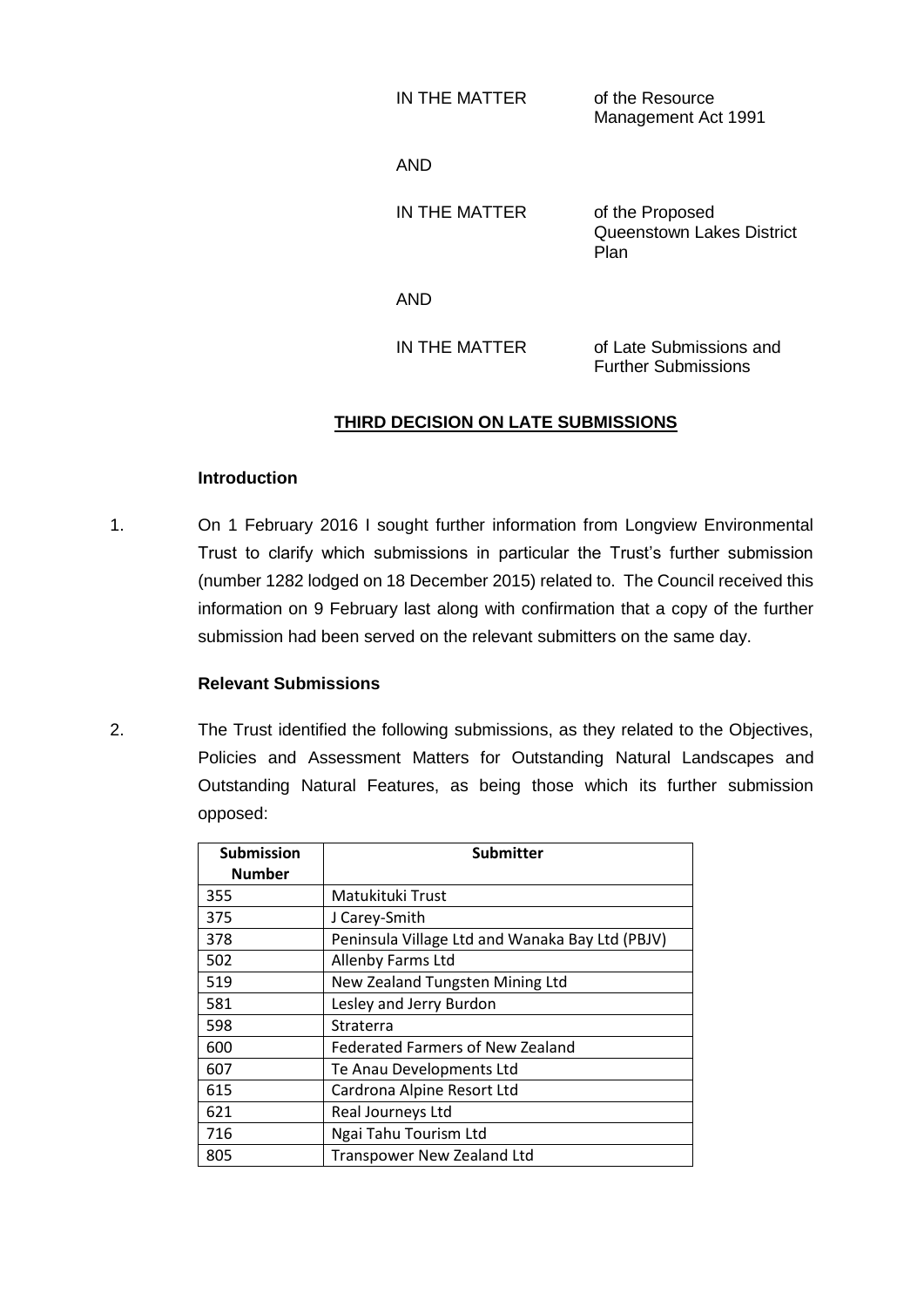- 3. Appendix A contains a comprehensive list showing the individual submission points the further submissions relate to.
- 4. While the original further submission was lodged in time, it contained insufficient information to enable consideration as a valid further submission. In addition, it is apparent from the correspondence from the Trust's consultant that a copy was not served on the submitters within 5 working days of the further submission originally being lodged. Thus, I need to consider whether to waive the time for lodgement and service of these further submissions.

## **Powers in Relation to Waiving and Extending Time Limits**

- 5. Section 37 provides that the Council may waive time limits, subject to the requirements of s.37A. Section 37A requires that I take into account:
	- a) The interests of any person who, in my opinion, may be directly affected by the extension or waiver;
	- b) The interests of the community in achieving adequate assessment of the effects of the proposed district plan;
	- c) The Council's duty under s.21 to avoid unreasonable delay.

## **Principles to Guide Use of the Powers under s.37**

- 6. There is no requirement for a formal application for a waiver to be made under s.37 or 37A.<sup>1</sup> As there are no rights of appeal in respect of decisions under s.37 there is little case law to guide the decision making process. The best analogy is the power of the Environment Court to grant waivers under s.281.
- 7. The most apposite guidance is provided in the Court's observation in *Omaha Park*  Ltd v Rodney DC<sup>2</sup> that the Act "*encourages participation (in an orderly way, certainly) in the decision-making process, with the general philosophy that the possible inconvenience, delays and costs caused are hopefully outweighed by better informed decision-making and better environmental outcomes*".<sup>3</sup>
- 8. Based on that guidance, I will consider the interests of submitters and further submitters along with the interests of the community in achieving an adequate assessment of the PDP, giving weight to the encouragement given to public

A46/08

 $\overline{a}$ 

<sup>1</sup> *Butel Park Homeowners Assn v Queenstown Lakes DC* (2007) 13 ELRNZ 104

<sup>3</sup> Quoted with approval in *Royal Forest & Bird Protection Society Inc v Southland DC* [2015] NZEnvC 60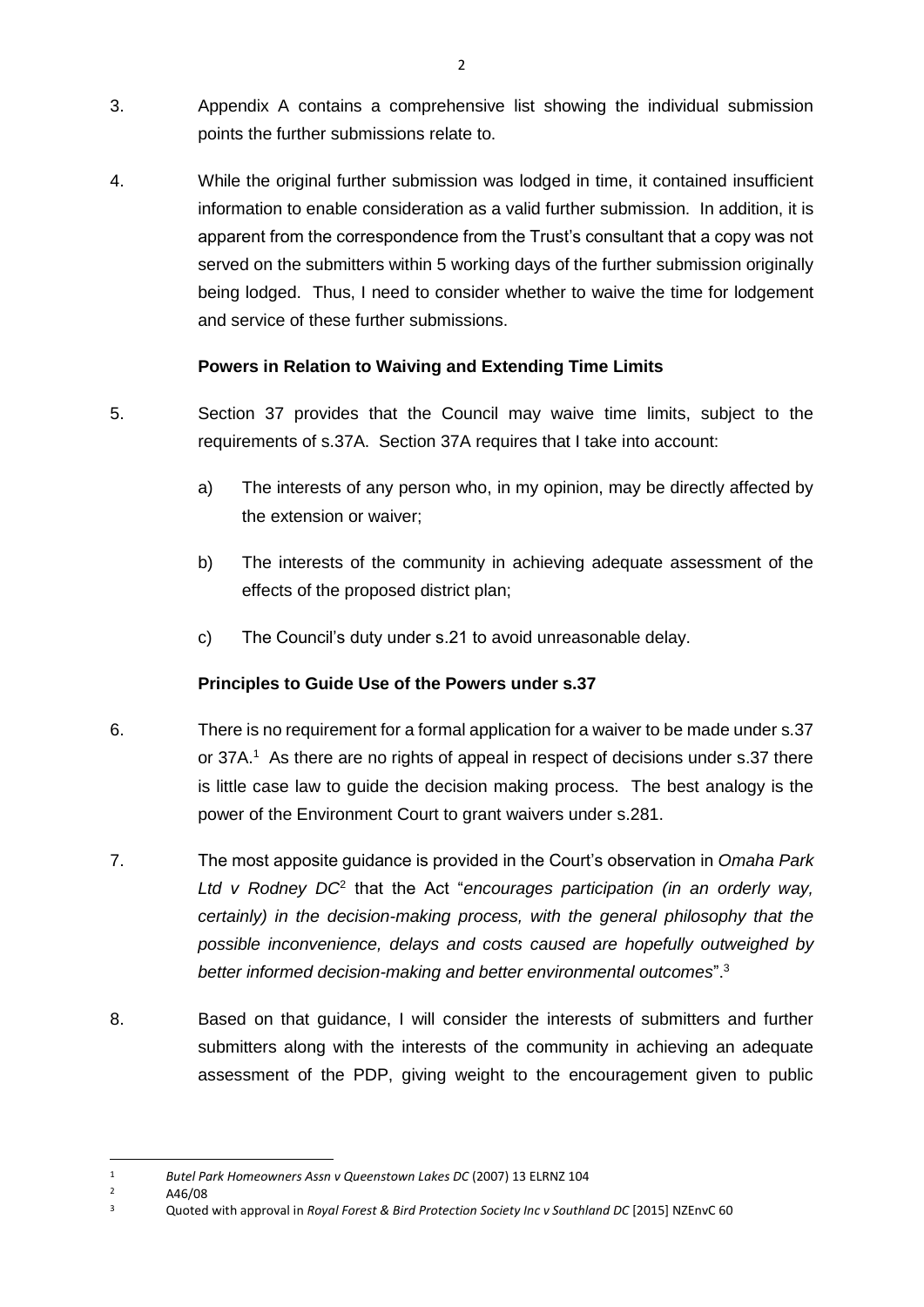participation in the process, while taking account of the timing of hearings and the considerable amount of co-ordination needed to undertake those hearings.

#### **Discussion**

- 9. The additional information that makes it clear which submissions are opposed was received in adequate time to be considered and heard without any disruption or delay to the hearing schedule. Providing the opportunity for the Trust to be heard on the relevant matters will increase the range of evidence before the hearing Panel and thereby enable improved assessment of the Proposed District Plan. As all submissions are open to further submissions, and the possibility they will be opposed, I do not consider granting this waiver adversely affects the interests of the relevant submitters.
- 10. Considering all the relevant factors it is appropriate to waive the time for the lodgement of the further submission and its service on the relevant submitters.

### **Decision**

11. Pursuant to sections 37 and 37A of the Resource Management Act 1991 the time to lodge further submissions 1282.2 to 1282.111 inclusive lodged by Longview Environmental Trust as detailed in Appendix A, and the time for the service of those further submissions on the relevant submitters, is waived.

Dated 16 February 2016

Luger

Denis Nugent Hearing Panel Chair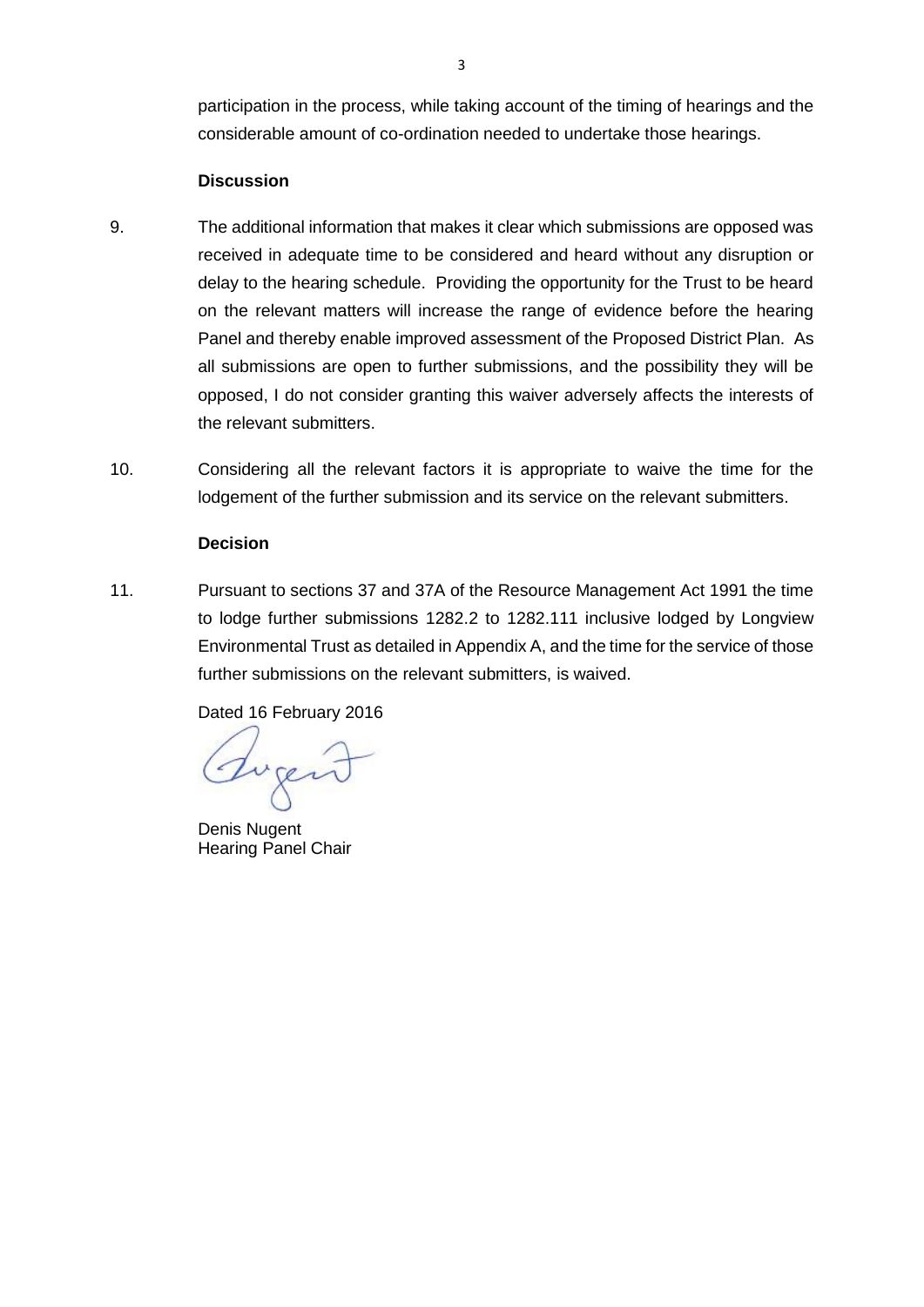# **Appendix A: Submission Points Opposed**

| <b>Further</b><br><b>Submission</b><br>number | <b>Support</b><br><b>Oppose</b> | Original<br><b>Submission</b><br><b>Point</b> | <b>Submitter</b> |
|-----------------------------------------------|---------------------------------|-----------------------------------------------|------------------|
| FS1282.2                                      | Oppose                          | 355.1                                         | Matukituki Trust |
| FS1282.3                                      | Oppose                          | 355.2                                         | Matukituki Trust |
| FS1282.4                                      | Oppose                          | 355.3                                         | Matukituki Trust |
| FS1282.5                                      | Oppose                          | 355.4                                         | Matukituki Trust |
| FS1282.6                                      | Oppose                          | 355.5                                         | Matukituki Trust |
| FS1282.7                                      | Oppose                          | 355.6                                         | Matukituki Trust |
| FS1282.8                                      | Oppose                          | 355.7                                         | Matukituki Trust |
| FS1282.9                                      | Oppose                          | 355.8                                         | Matukituki Trust |
| FS1282.10                                     | Oppose                          | 355.9                                         | Matukituki Trust |
| FS1282.11                                     | Oppose                          | 355.10                                        | Matukituki Trust |
| FS1282.12                                     | Oppose                          | 355.11                                        | Matukituki Trust |
| FS1282.13                                     | Oppose                          | 355.12                                        | Matukituki Trust |
| FS1282.14                                     | Oppose                          | 355.18                                        | Matukituki Trust |
| FS1282.15                                     | Oppose                          | 375.1                                         | J Carey-Smith    |
| FS1282.16                                     | Oppose                          | 375.2                                         | J Carey-Smith    |
| FS1282.17                                     | Oppose                          | 375.3                                         | J Carey-Smith    |
| FS1282.18                                     | Oppose                          | 375.4                                         | J Carey-Smith    |
| FS1282.19                                     | Oppose                          | 375.5                                         | J Carey-Smith    |
| FS1282.20                                     | Oppose                          | 375.6                                         | J Carey-Smith    |
| FS1282.21                                     | Oppose                          | 375.7                                         | J Carey-Smith    |
| FS1282.22                                     | Oppose                          | 375.8                                         | J Carey-Smith    |
| FS1282.23                                     | Oppose                          | 375.9                                         | J Carey-Smith    |
| FS1282.24                                     | Oppose                          | 375.10                                        | J Carey-Smith    |
| FS1282.25                                     | Oppose                          | 375.11                                        | J Carey-Smith    |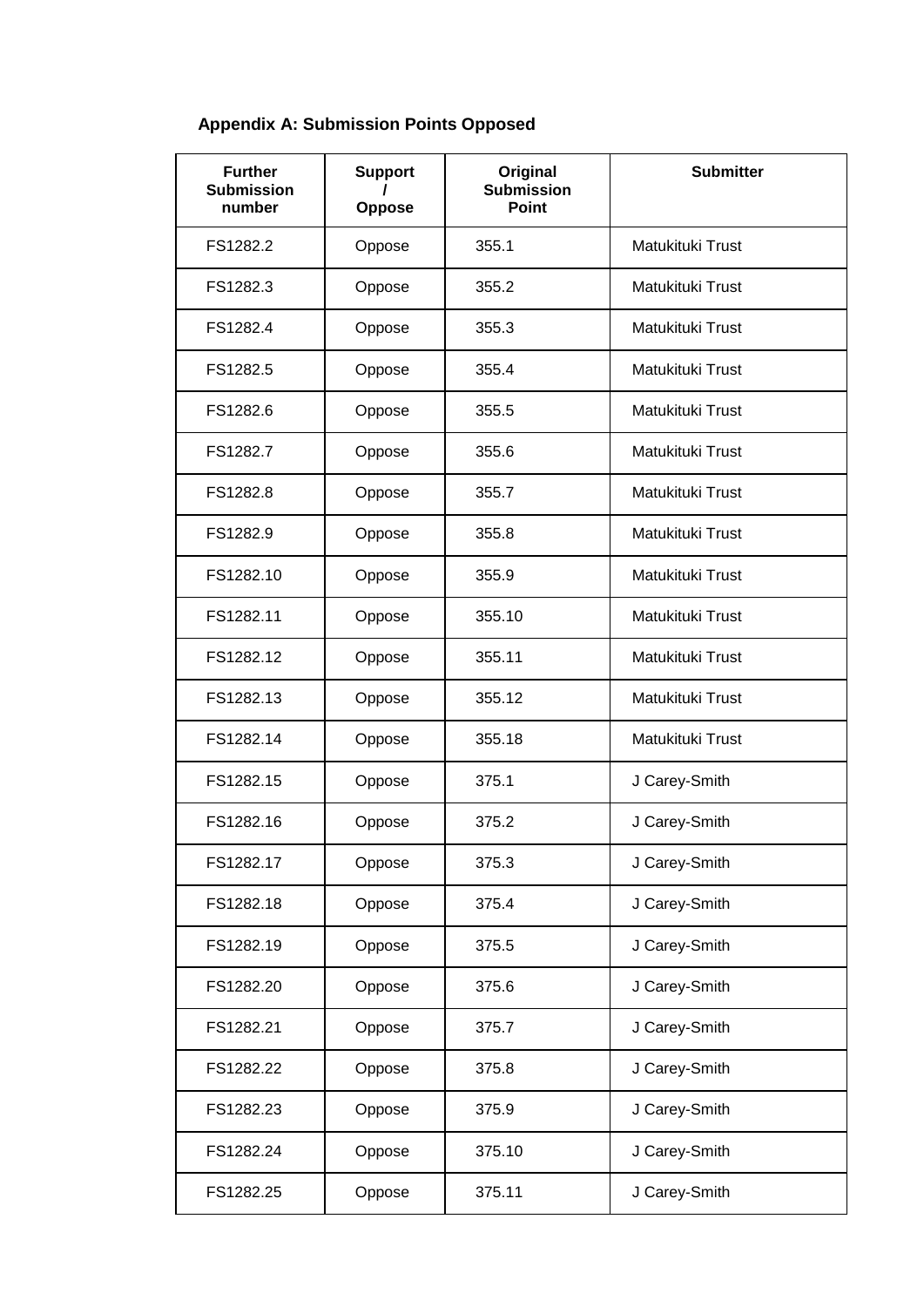|           |        | 5      |                                                    |
|-----------|--------|--------|----------------------------------------------------|
| FS1282.26 | Oppose | 375.12 | J Carey-Smith                                      |
| FS1282.27 | Oppose | 375.13 | J Carey-Smith                                      |
| FS1282.28 | Oppose | 375.14 | J Carey-Smith                                      |
| FS1282.29 | Oppose | 378.5  | Peninsula Village Ltd and<br>Wanaka Bay Ltd (PBJV) |
| FS1282.30 | Oppose | 378.6  | Peninsula Village Ltd and<br>Wanaka Bay Ltd (PBJV) |
| FS1282.31 | Oppose | 378.9  | Peninsula Village Ltd and<br>Wanaka Bay Ltd (PBJV) |
| FS1282.32 | Oppose | 378.14 | Peninsula Village Ltd and<br>Wanaka Bay Ltd (PBJV) |
| FS1282.33 | Oppose | 378.15 | Peninsula Village Ltd and<br>Wanaka Bay Ltd (PBJV) |
| FS1282.34 | Oppose | 378.16 | Peninsula Village Ltd and<br>Wanaka Bay Ltd (PBJV) |
| FS1282.35 | Oppose | 378.17 | Peninsula Village Ltd and<br>Wanaka Bay Ltd (PBJV) |
| FS1282.36 | Oppose | 378.18 | Peninsula Village Ltd and<br>Wanaka Bay Ltd (PBJV) |
| FS1282.37 | Oppose | 378.19 | Peninsula Village Ltd and<br>Wanaka Bay Ltd (PBJV) |
| FS1282.38 | Oppose | 378.20 | Peninsula Village Ltd and<br>Wanaka Bay Ltd (PBJV) |
| FS1282.39 | Oppose | 378.21 | Peninsula Village Ltd and<br>Wanaka Bay Ltd (PBJV) |
| FS1282.40 | Oppose | 378.22 | Peninsula Village Ltd and<br>Wanaka Bay Ltd (PBJV) |
| FS1282.41 | Oppose | 378.25 | Peninsula Village Ltd and<br>Wanaka Bay Ltd (PBJV) |
| FS1282.42 | Oppose | 378.26 | Peninsula Village Ltd and<br>Wanaka Bay Ltd (PBJV) |
| FS1282.43 | Oppose | 378.33 | Peninsula Village Ltd and<br>Wanaka Bay Ltd (PBJV) |
| FS1282.44 | Oppose | 502.1  | Allenby Farms Ltd                                  |
| FS1282.45 | Oppose | 502.2  | Allenby Farms Ltd                                  |
| FS1282.46 | Oppose | 502.3  | Allenby Farms Ltd                                  |
| FS1282.47 | Oppose | 502.4  | Allenby Farms Ltd                                  |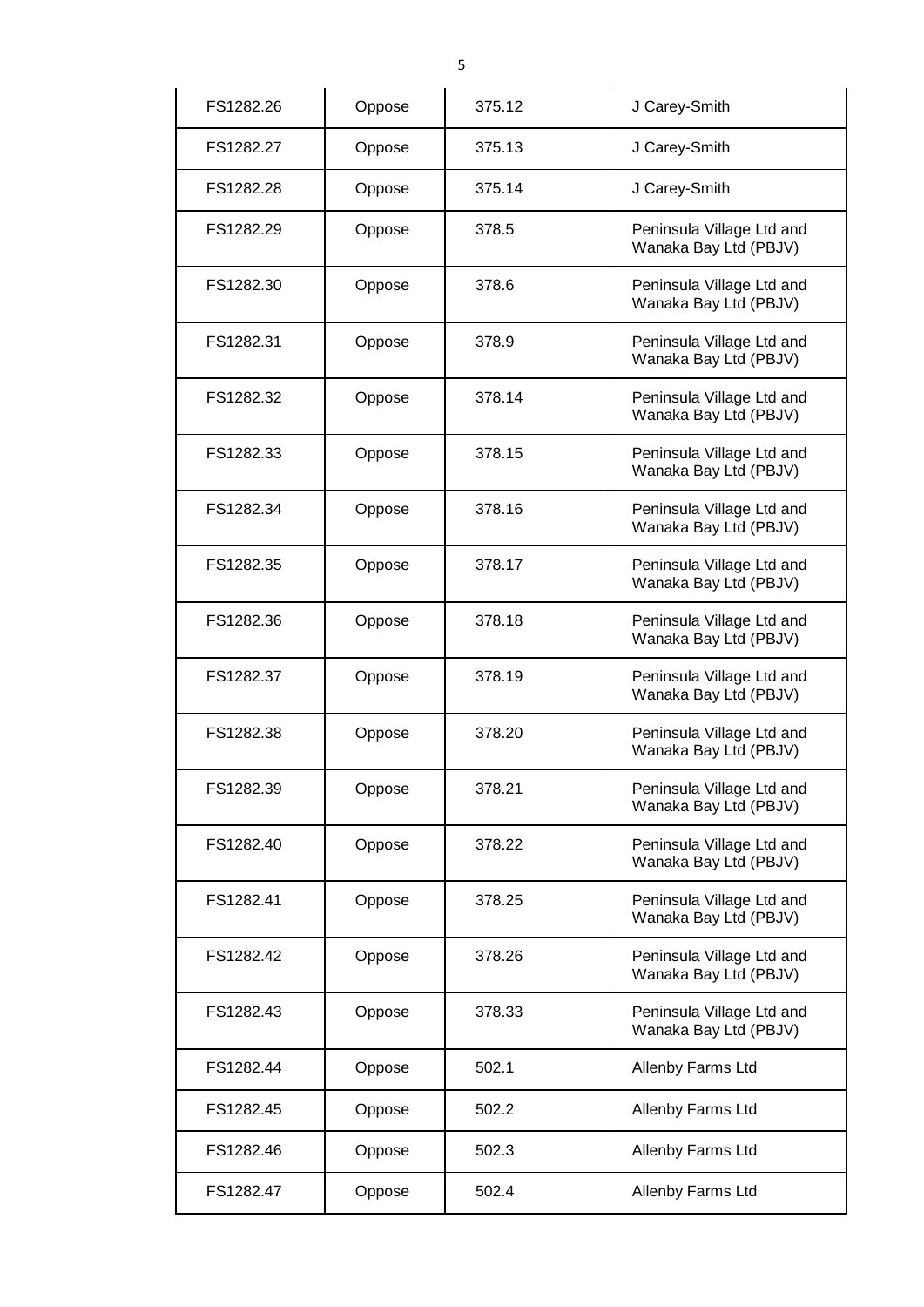| FS1282.48 | Oppose | 519.8  | New Zealand Tungsten Mining<br>Ltd |
|-----------|--------|--------|------------------------------------|
| FS1282.49 | Oppose | 519.15 | New Zealand Tungsten Mining<br>Ltd |
| FS1282.50 | Oppose | 519.16 | New Zealand Tungsten Mining<br>Ltd |
| FS1282.51 | Oppose | 519.17 | New Zealand Tungsten Mining<br>Ltd |
| FS1282.52 | Oppose | 519.18 | New Zealand Tungsten Mining<br>Ltd |
| FS1282.53 | Oppose | 519.19 | New Zealand Tungsten Mining<br>Ltd |
| FS1282.54 | Oppose | 519.20 | New Zealand Tungsten Mining<br>Ltd |
| FS1282.55 | Oppose | 519.23 | New Zealand Tungsten Mining<br>Ltd |
| FS1282.56 | Oppose | 519.24 | New Zealand Tungsten Mining<br>Ltd |
| FS1282.57 | Oppose | 519.25 | New Zealand Tungsten Mining<br>Ltd |
| FS1282.58 | Oppose | 519.26 | New Zealand Tungsten Mining<br>Ltd |
| FS1282.59 | Oppose | 519.27 | New Zealand Tungsten Mining<br>Ltd |
| FS1282.60 | Oppose | 519.28 | New Zealand Tungsten Mining<br>Ltd |
| FS1282.61 | Oppose | 519.29 | New Zealand Tungsten Mining<br>Ltd |
| FS1282.62 | Oppose | 519.50 | New Zealand Tungsten Mining<br>Ltd |
| FS1282.63 | Oppose | 581.5  | Lesley and Jerry Burdon            |
| FS1282.64 | Oppose | 581.6  | Lesley and Jerry Burdon            |
| FS1282.65 | Oppose | 581.7  | Lesley and Jerry Burdon            |
| FS1282.66 | Oppose | 581.8  | Lesley and Jerry Burdon            |
| FS1282.67 | Oppose | 581.9  | Lesley and Jerry Burdon            |
| FS1282.68 | Oppose | 581.10 | Lesley and Jerry Burdon            |
| FS1282.69 | Oppose | 581.11 | Lesley and Jerry Burdon            |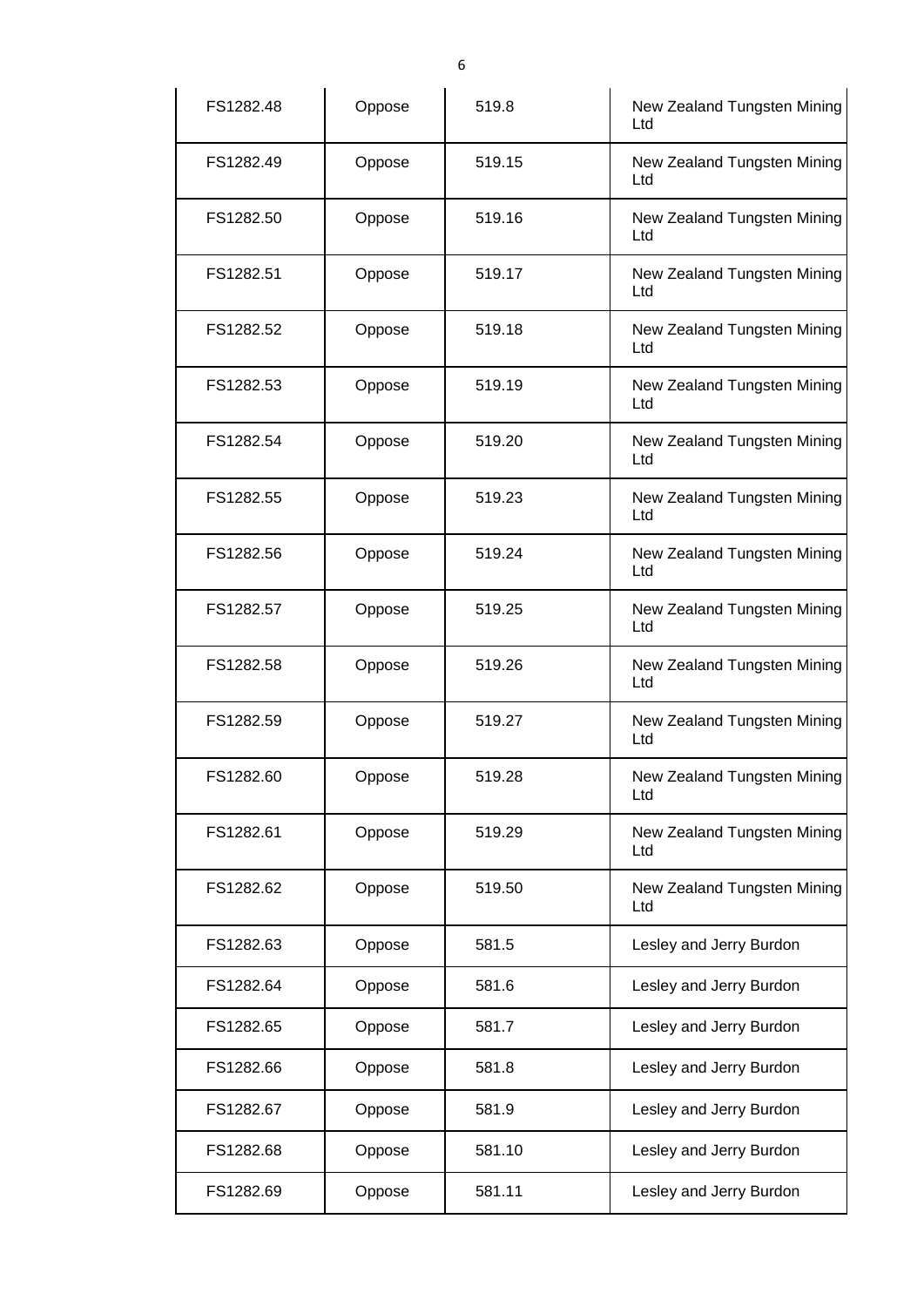| FS1282.70 | Oppose | 581.12 | Lesley and Jerry Burdon                    |
|-----------|--------|--------|--------------------------------------------|
| FS1282.71 | Oppose | 598.14 | <b>Straterra</b>                           |
| FS1282.72 | Oppose | 598.15 | <b>Straterra</b>                           |
| FS1282.73 | Oppose | 598.16 | Straterra                                  |
| FS1282.74 | Oppose | 598.24 | Straterra                                  |
| FS1282.75 | Oppose | 598.25 | Straterra                                  |
| FS1282.76 | Oppose | 598.26 | <b>Straterra</b>                           |
| FS1282.77 | Oppose | 598.27 | <b>Straterra</b>                           |
| FS1282.78 | Oppose | 598.28 | <b>Straterra</b>                           |
| FS1282.79 | Oppose | 598.29 | Straterra                                  |
| FS1282.80 | Oppose | 598.30 | <b>Straterra</b>                           |
| FS1282.81 | Oppose | 598.31 | <b>Straterra</b>                           |
| FS1282.82 | Oppose | 598.32 | Straterra                                  |
| FS1282.83 | Oppose | 598.33 | Straterra                                  |
| FS1282.84 | Oppose | 600.29 | <b>Federated Farmers of New</b><br>Zealand |
| FS1282.85 | Oppose | 600.30 | <b>Federated Farmers of New</b><br>Zealand |
| FS1282.86 | Oppose | 600.44 | <b>Federated Farmers of New</b><br>Zealand |
| FS1282.87 | Oppose | 600.45 | <b>Federated Farmers of New</b><br>Zealand |
| FS1282.88 | Oppose | 607.16 | Te Anau Developments Ltd                   |
| FS1282.89 | Oppose | 607.17 | Te Anau Developments Ltd                   |
| FS1282.90 | Oppose | 615.16 | Cardrona Alpine Resort Ltd                 |
| FS1282.91 | Oppose | 615.25 | Cardrona Alpine Resort Ltd                 |
| FS1282.92 | Oppose | 621.16 | Real Journeys Ltd                          |
| FS1282.93 | Oppose | 621.17 | Real Journeys Ltd                          |
| FS1282.94 | Oppose | 621.26 | Real Journeys Ltd                          |
| FS1282.95 | Oppose | 621.27 | Real Journeys Ltd                          |